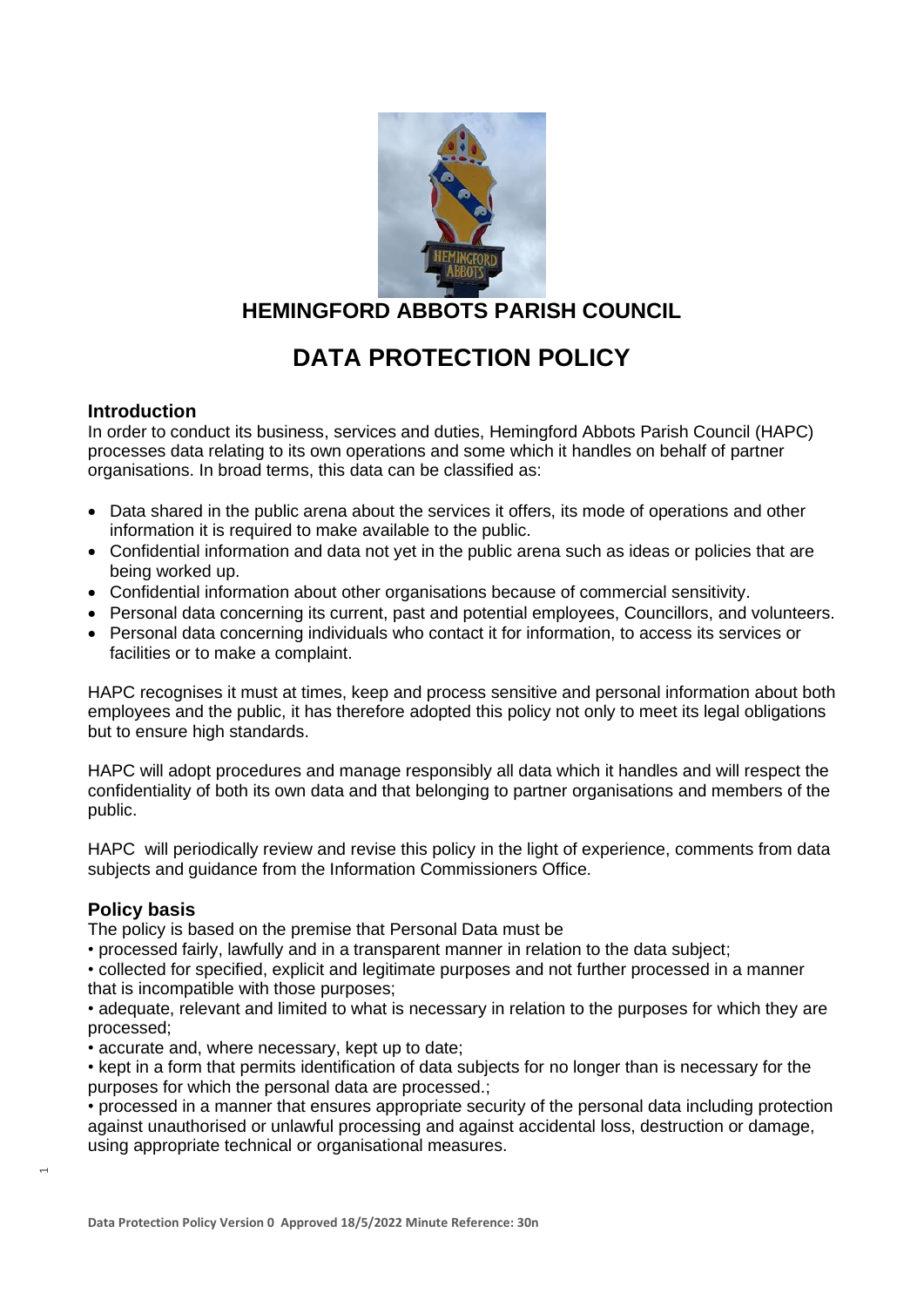#### **Data Protection Terminology**

**Data subject** - means the person whose personal data is being processed That may be an employee, prospective employee, associate or prospective associate of BTC or someone transacting with it in some way, or an employee, Member or volunteer with one of our clients, or persons transacting or contracting with one of our clients when we process data for them

**Personal data** - means any information relating to a natural person or data subject that can be used directly or indirectly to identify the person

It can be anything from a name, a photo, and an address, date of birth, an email address, bank details, and posts on social networking sites or a computer IP address.

**Sensitive personal data** - includes information about racial or ethnic origin, political opinions, and religious or other beliefs, trade union membership, medical information, sexual orientation, genetic and biometric data or information related to offences or alleged offences where it is used to uniquely identify an individual

**Data controller** - means a person who (either alone or jointly or in common with other persons) (e.g. employer, council) determines the purposes for which and the manner in which any personal data is to be processed

**Data processor** - in relation to personal data, means any person (other than an employee of the data controller) who processes the data on behalf of the data controller

**Processing information or data** - means obtaining, recording or holding the information or data or carrying out any operation or set of operations on the information or data, including

- organising, adapting or altering it;
- retrieving, consulting or using the information or data;
- disclosing the information or data by transmission, dissemination or otherwise making it available
- aligning, combining, blocking, erasing or destroying the information or data. regardless of the technology used.

HAPC processes **personal data** in order to:

- fulfil its duties as an employer;.
- pursue the legitimate interests of its duties as a public body;
- monitor its activities including the equality and diversity of its activities;
- assist regulatory and law enforcement agencies;
- process information including the recording and updating details about its Councillors, employees, partners and volunteers;
- process information including the recording and updating details about individuals who contact it for information, or to access a service or make a complaint;
- undertake surveys, censuses and questionnaires to fulfil the objectives and purposes of the Council;
- undertake research, audit and quality improvement work to fulfil its objectives and purposes;
- carry out Council administration.

Where appropriate and governed by necessary safeguards HAPC will carry out the above processing jointly with other appropriate bodies from time to time.

#### **Conditions for fair processing of data**

The Council will ensure that at least one of the following conditions is met for personal information to be considered fairly processed:

- the individual has consented to the processing; and
- processing is necessary
	- for the performance of a contract or agreement with the individual;

 $\scriptstyle\sim$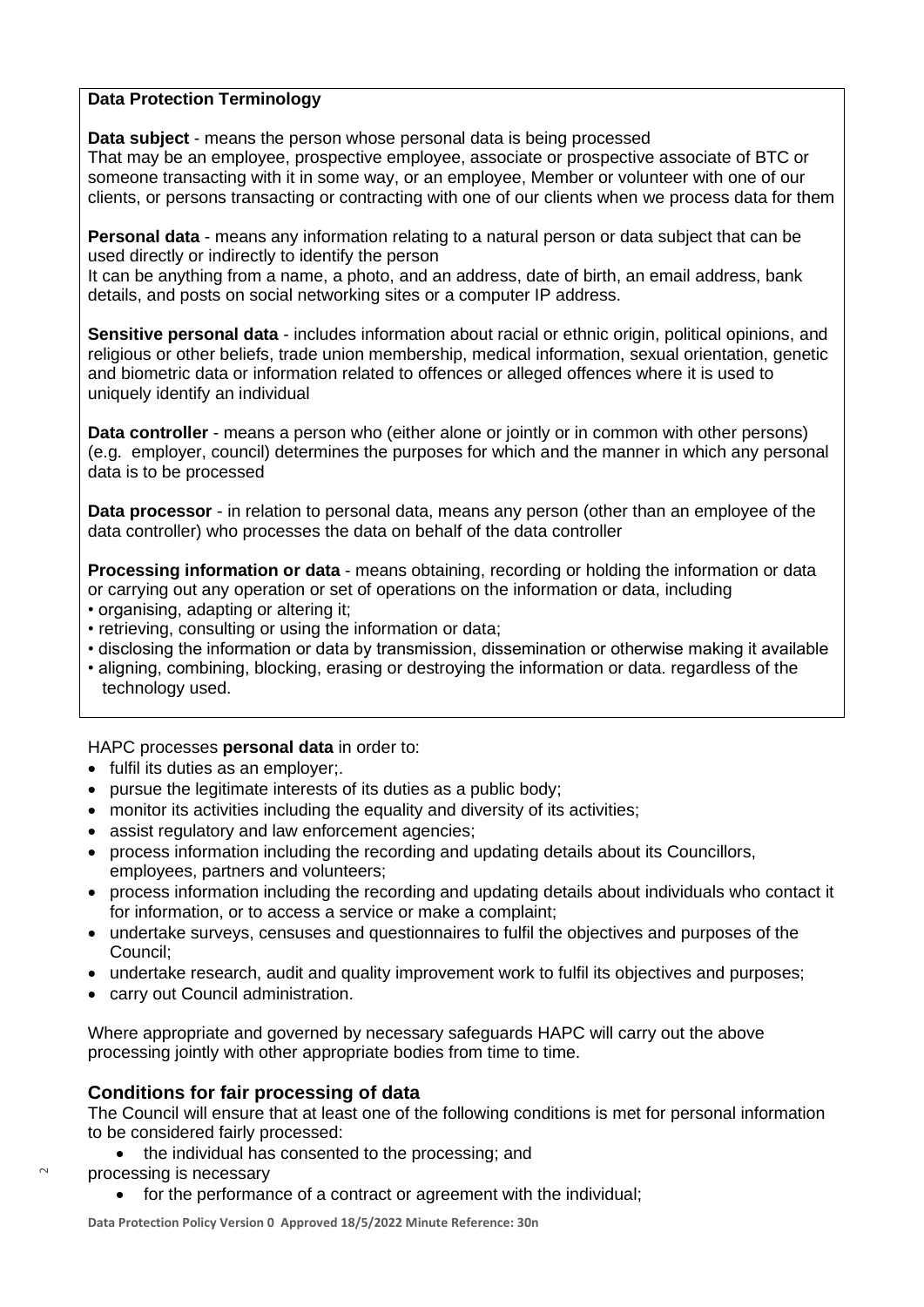- under a legal obligation;
- to protect the vital interests of the individual;
- to carry out public functions;
- in order to pursue the legitimate interests of the data controller or third parties.

Particular attention is paid to the processing of any **sensitive personal information** and HAPC will ensure that at least one of the following conditions is met

- explicit consent of the individual;
- a requirement in law to process the data for employment purposes;
- a requirement to protect the vital interests of the individual or another person.

#### **Who is responsible for protecting a person's personal data?**

HAPC as a corporate body has ultimate responsibility for ensuring compliance with the Data Protection legislation and can be contacted by emailing the Parish Clerk:

• [parishclerk@hemingfordabbots.org.uk](mailto:parishclerk@hemingfordabbots.org.uk)

## **Information provided to HAPC**

Personal information, such as name, address, email address, phone number provided by an individual to HAPC will be processed and stored so that contact can be made, a response given or a transaction requested can be conducted.. By transacting with HAPC, individuals are deemed to be giving consent for their personal data provided to be used and transferred in accordance with this policy. It is the responsibility of those individuals to ensure that their personal data provided is accurate and up-to-date. The personal information will be not shared or provided to any other third party or be used for any purpose other than that for which it was provided.

#### **Information Security**

HAPC will take all reasonable steps to ensure the security of personal data. It will make sure that information is protected from unauthorised access, loss, manipulation, falsification, destruction or unauthorised disclosure. This is done through appropriate technical measures and appropriate policies.

Data will only be kept for the purpose for which it was collected and only for as long as is necessary, after which it will be deleted.

#### **Children**

 $\sim$ 

HAPC will not process any data relating to a child (under 13) without the express parental/ guardian consent of the child concerned.

#### **Rights of a Data Subject**

**Access to Information:** an individual has the right to request access to the information HAPC has on them. They can do this by contacting the Parish Clerk or Data Protection Officer:

**Information Correction:** If an individual believes that the information HAPC has about them is incorrect, they have the right to have it corrected and can do this by contacting the Parish Clerk.

**Information Deletion:** If an individual wishes the information HAPC has about them to be deleted, they can do so by contacting the Parish Clerk.

**Right to Object:** If an individual believes their data is not being processed for the purpose for which it has been collected, they may object by contacting the Parish Clerk or Data Protection Officer at HDC